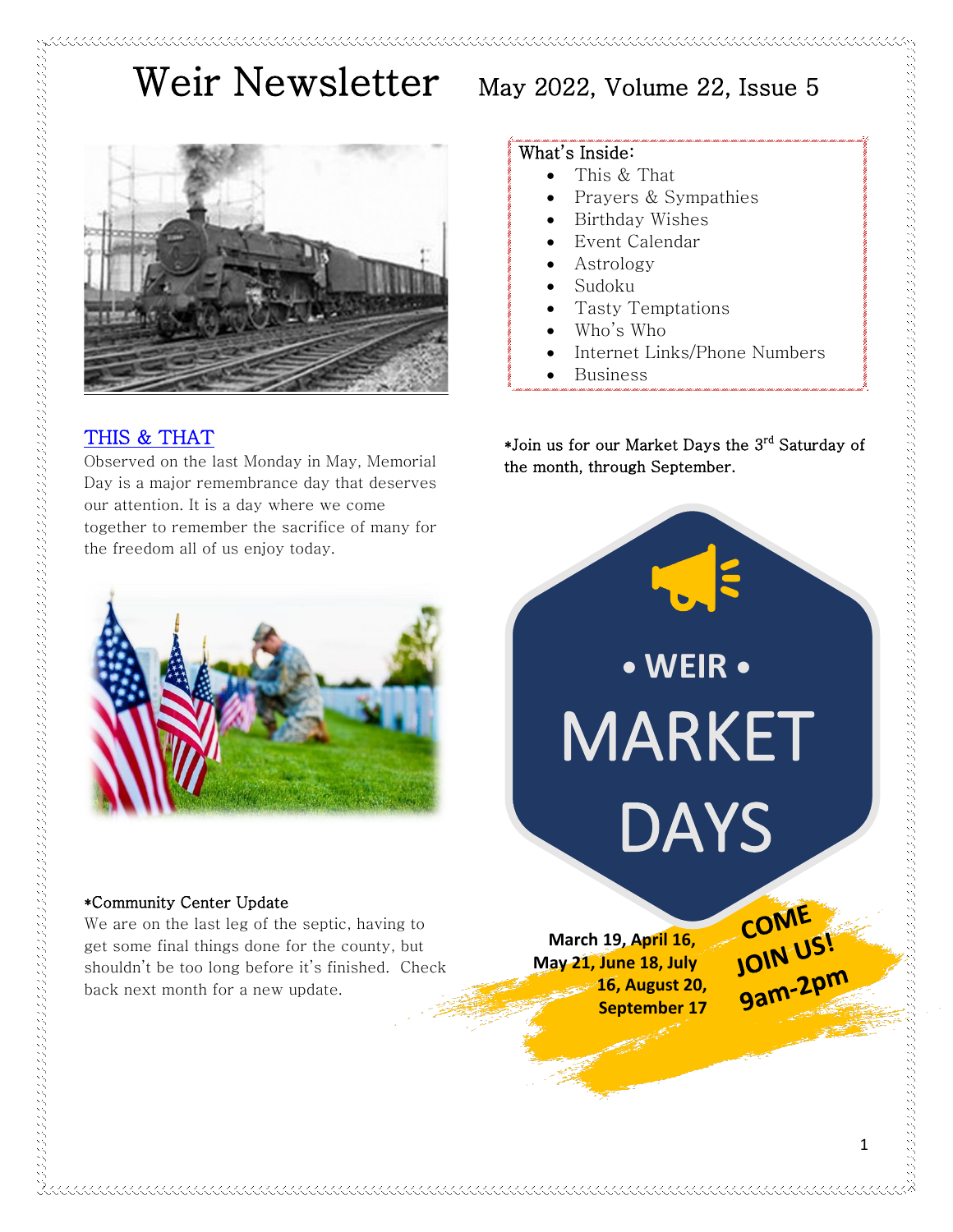## \*WEIR WILDSCAPES

Wildflower/Butterfly Preserve Nursery





Appointment based nursery shopping, butterfly tours, and gardening classes. 512-797-7570 [Weirwildscapes@gmail.com](mailto:Weirwildscapes@gmail.com) Facebook - @WWILDSCAPES

#### \*EVENT POLL

きょうこう こうこう いちょう いちょうじょう いちょう こうこうこうじょう

It will be great to get the community together once the Community Center is finished. What events would you want us to have? Email suggestions to: [vgarner@cityofweir.org](mailto:vgarner@cityofweir.org)

## PRAYERS & SYMPATHIES



### BIRTHDAY WISHES

Kelly Hamilton, May5 Stacia Cruse, May 6 DeWayne Mirtsching, May 7 Melanie Anderson, May 12 Charles Williams, May 24 \*If you have someone you'd like to wish a Happy Birthday to, please email me at [vgarner@cityofweir.org.](mailto:vgarner@cityofweir.org) 

## EVENT CALENDAR

- \*Thursday, May 12 Regular Council Meeting, 7:00 pm
- \* Saturday, May 21 Market Day, 9:00 am -2:00 pm (email me for a vendor form if you want a booth)
- \* Saturday, May 21 Weir BBQ, 12:00 pm 3:00 pm @ Weir Volunteer Fire Station 450 FM 1105
- \*Monday, May 30 Memorial Day City office closed

## ASTROLOGY

Flower: Lily of the Valley Birthstone: Emerald Astrological Sign: Taurus (Apr 20 – May 20) Horoscope: You can learn a lot this year if you pay attention, Taurus. Your lovely ruler Venus,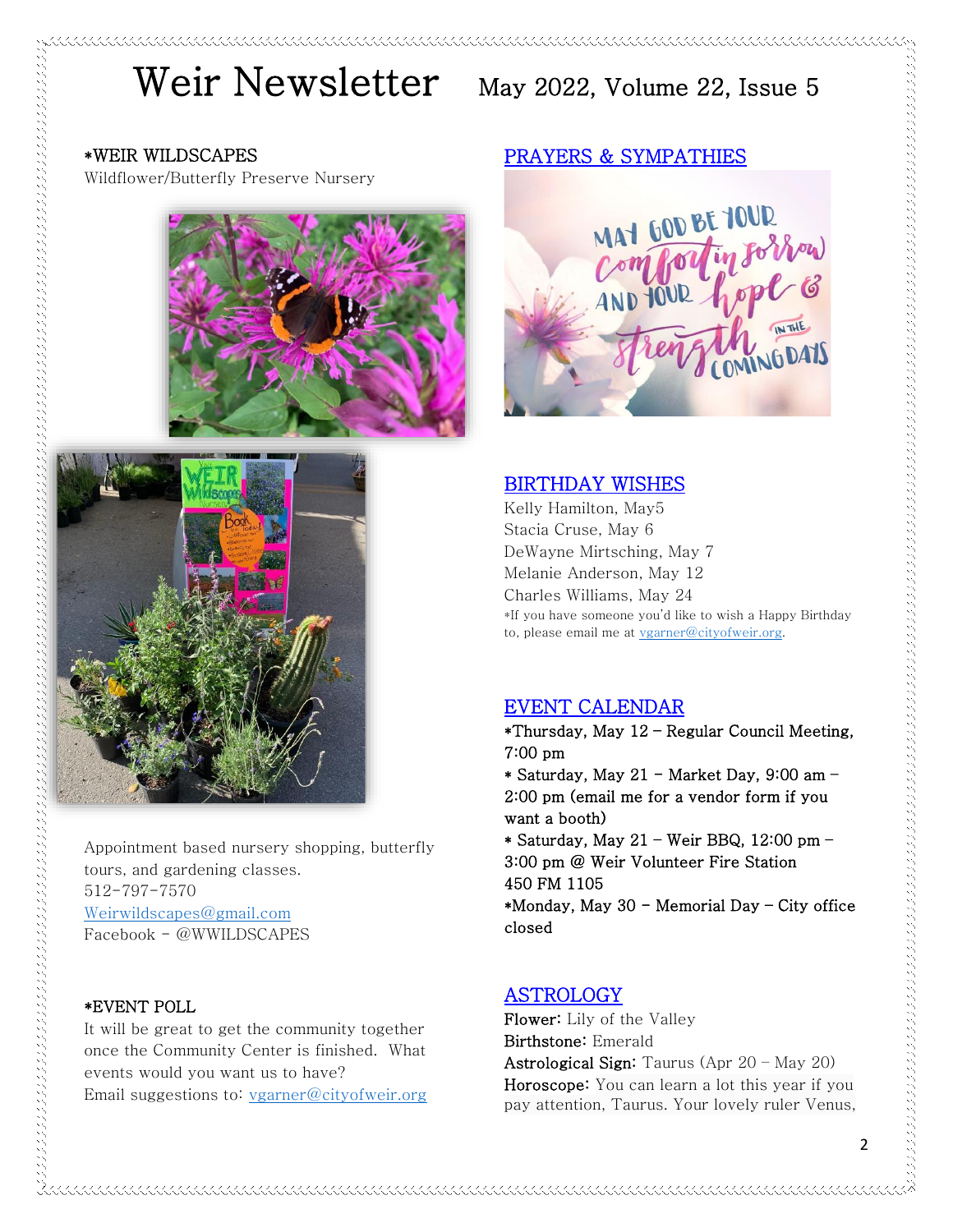love and money goddess extraordinaire, begins her year retrograde and partnered with fellow earth sign serious and ambitious Capricorn. This inward-seeking energy sends you on an upwardly mobile quest right away, and you'll be in search of the ideal relationship and a fat bank account. Of course, as a patient Bull, you know that these things take time, but if you don't take the first step you'll never get there, and that's where the Goat's focused nature—even in retrograde—gives you the push you need to eventually get to the top of that mountain in 2022. Pay close attention to recurring themes and people who reappear in your life after being absent for a while. When the past comes knocking now, it's best to listen. You celebrate your solar return between mid-April and the end of May, Taurus, and the celebration will be big this year! You have a lot to look forward to during your birthday month, including a solar eclipse on April 30 that will bring a burst of energy and enthusiasm to your life. This will add to the celebratory feeling you're already experiencing and is a kickoff to the interesting new things on the horizon. Look forward to the increased confidence that comes with this solar event that can help elevate your goals to the next level. Remember that Uranus, the planet of rebellion

and experimentation, is continuing its journey through your steady sign all year, which challenges you to be less inhibited and more open-minded. You don't always accept or enjoy the sudden changes that Uranus adores, so this partnership definitely isn't your favorite. However, going through unwanted changes in various areas of your life causes you to grow and reach a higher self-awareness that probably wouldn't have happened otherwise, and growth of any kind is never a bad thing.

\*Asian American Month \*Date Your Mate Month \*Foster Care Month [\\*Gifts from the Garden Month](https://holidayinsights.com/moreholidays/May/gifts-from-garden-month.htm) \*Lupus Awareness Month \*Mystery Month \*National Barbecue Month

\*National Bike Month \*National Blood Pressure Month \*National Hamburger Month \*National Photograph Month \*National Recommitment Month \*National Salad Month \*Older Americans Month \*Pacific Islander Heritage Month

#### May 1

Hawaiian Lei Day Loyalty Day May Day Mother Goose Day Save the Rhino Day

#### May 2

Baby Day Brothers and Sisters' Day

#### May 3

Garden Meditation Day Lumpy Rug Day National Teacher's Day World Press Freedom Day

#### May 4

Bike to School Day Bird Day National Candied Orange Peel Day Renewal Day Star Wars Day

#### May 5



Cartoonist Day National Hoagie Day Oyster Day

en de construcción de construcción de producción de construcción de construcción de construcción de construcció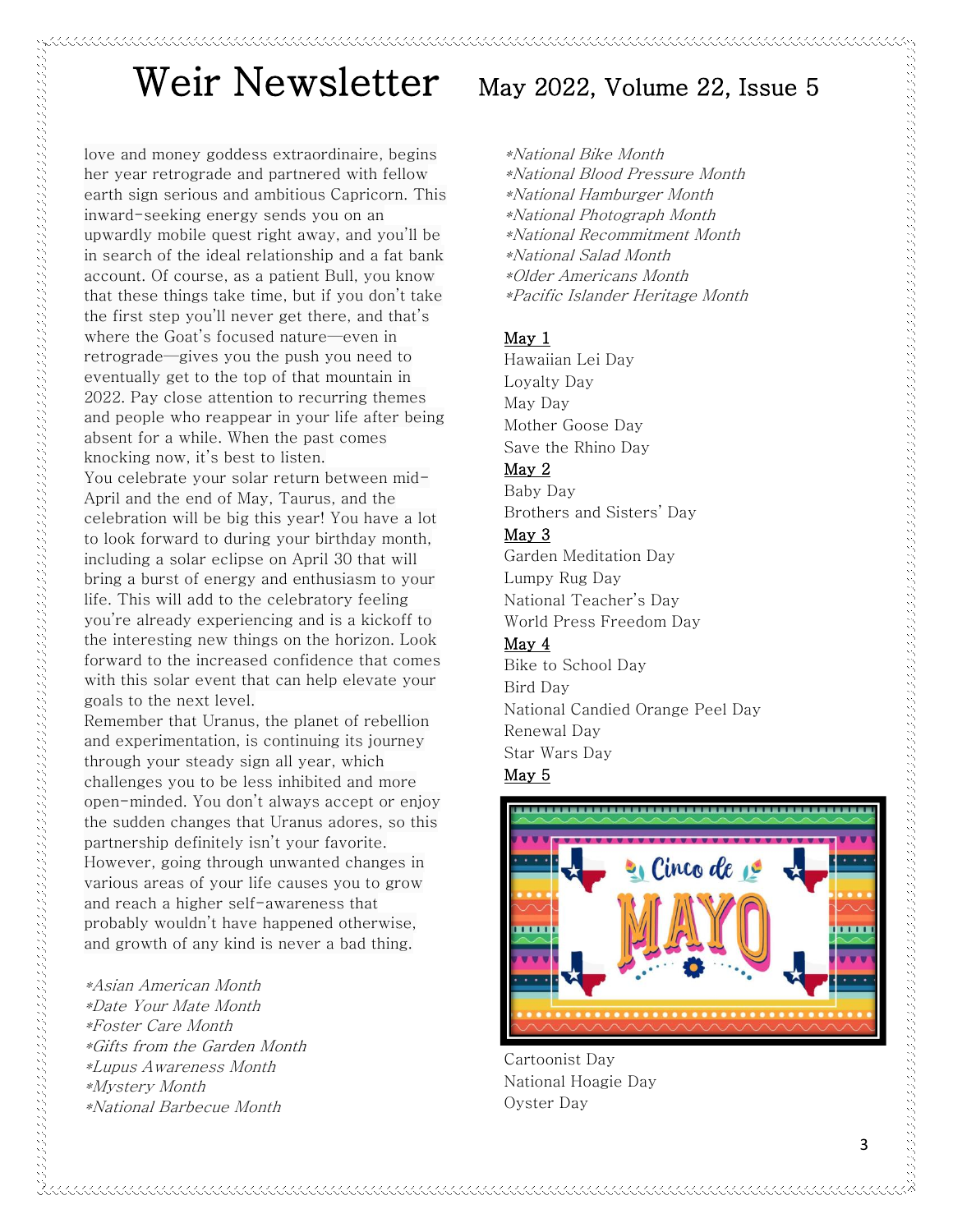### May 6

Beverage Day Child Care Provider Day International Tuba Day Military Spouse's Day National Tourist Appreciation Day National Nurses Day No Diet Day Space Day

#### May 7

Birth Mother's Day Free Comic Book Day Herb Day Kentucky Derby Day National Babysitter's Day National Day of Prayer National Fitness Day National Tourism Day National Train Day

#### May 8

Iris Day Lilac Sunday Mother's Day National Outdoor Intercourse Day No Socks Day V-E Day World Red Cross Day

#### May 9

Lost Sock Memorial Day May 10

Clean Up Your Room Day

#### May 11

Eat What You Want Day National Receptionist Day School Nurses Day Twilight Zone Day

#### May 12

Fatigue Syndrome Day International Nurses Day Limerick Day

#### May 13

Blame Someone Else Day Friday the 13th Frog Jumping Day

International Humus Day Leprechaun Day May 14 Dance Like a Chicken Day International Migratory Bird Day National Windmill Day May 15 National Chocolate Chip Day National Slider Day Police Officer's Memorial Day May 16 Love a Tree Day National Sea Monkey Day Wear Purple for Peace Day May 17 Pack Rat Day May 18 International Museum Day No Dirty Dishes Day Visit Your Relatives Day May 19 Boy's Club Day World Plant a Vegetable Garden Day May 20 Be a Millionaire Day National Bike to Work Day National Endangered Species Da Pick Strawberries Day May 21 Armed Forces Day National Memo Day National Waiters and Waitresses Day May 22 Buy a Musical Instrument Day National Maritime Day World Goth Day May 23 Lucky Penny Day Victoria Day (Canada) World Turtle Day May 24 International Tiara Day National Escargot Day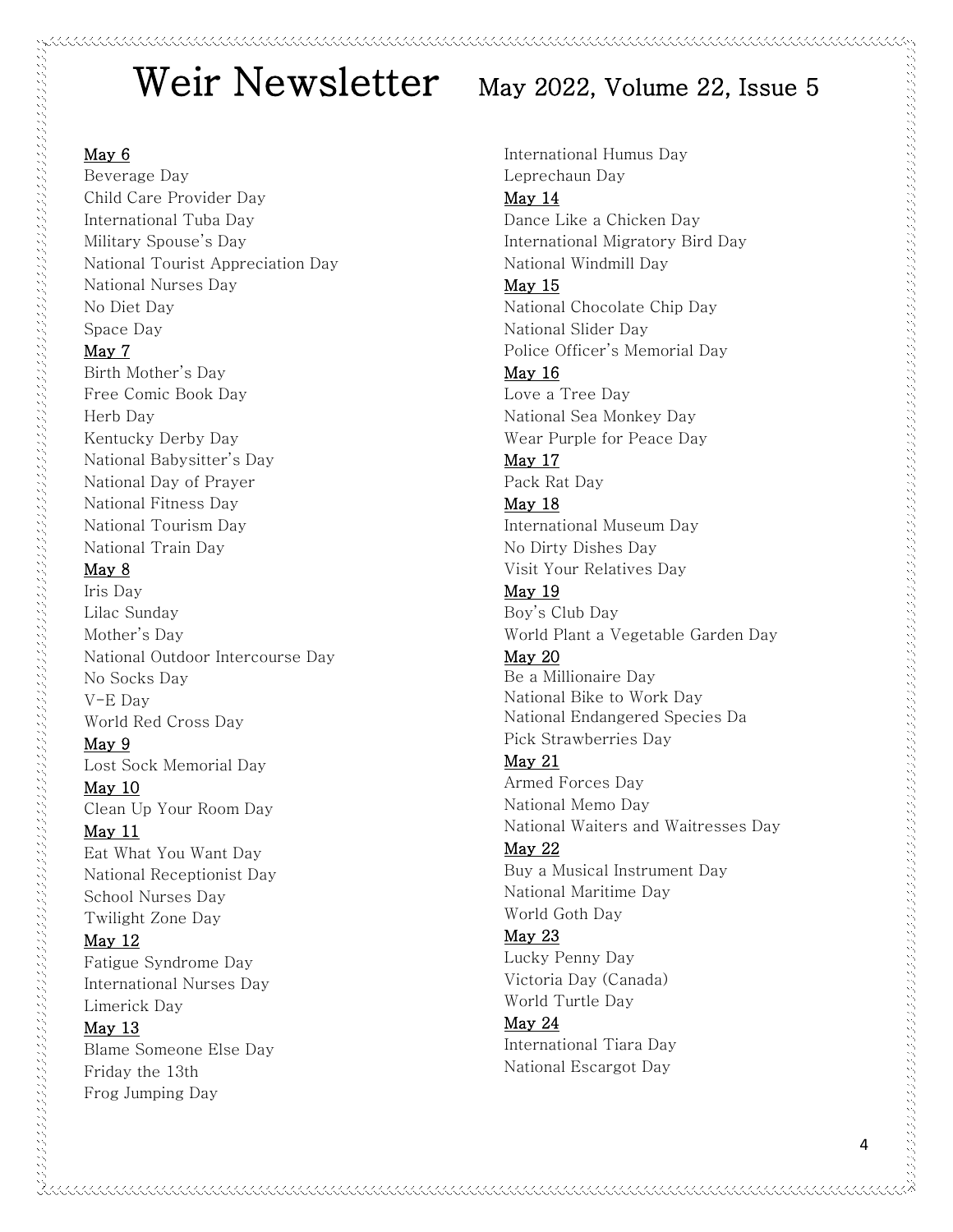#### May 25

National Missing Children's Day National Brown Bag It Day National Towel Day National Wine Day Tap Dance Day World Otter Day May 26

Sally Ride Day May 27

Don't Fry Friday Sunscreen Day

#### May 28

Amnesty International Day International Jazz Day National Hamburger Day

#### May 29

Mint Julep Day Water a Flower Day

National Macaroon Day Save Your Hearing Day World No Tobacco Day

May 31

Learn About Composting Day May 30

> **MEMORIAL DAY REMEMBER & HONOR**

## SUDOKU (answers on pg. 8)

| Easy           |                |                |            |              |                |       |                |                |
|----------------|----------------|----------------|------------|--------------|----------------|-------|----------------|----------------|
| $\overline{7}$ |                |                |            | $\sqrt{6}$   | $\overline{5}$ |       |                | 3              |
| 3              |                | $\overline{9}$ | $\sqrt{4}$ |              |                | 8     | $\overline{5}$ |                |
|                | $\overline{4}$ | $\overline{5}$ |            | $\mathbf{1}$ |                |       |                |                |
|                | 5              |                |            |              |                |       | 3              | 8              |
|                | $\overline{2}$ |                | $\,1$      |              | 8              |       | 6              |                |
| $\overline{4}$ | 8              |                |            |              |                |       | $\mathbf{1}$   |                |
|                |                |                |            | 8            |                | $\,1$ | $\overline{7}$ |                |
|                | 9              | $\overline{2}$ |            |              | $\overline{7}$ | 6     |                | 5              |
| 8              |                |                | 5          | 9            |                |       |                | $\overline{2}$ |

Medium

|            |                |                | $\overline{2}$ | $\mathbf{1}$   |             |                |                | $\sqrt{2}$ |
|------------|----------------|----------------|----------------|----------------|-------------|----------------|----------------|------------|
| $\sqrt{2}$ | $\overline{7}$ |                |                |                | $\sqrt{6}$  |                | $\mathbf 1$    |            |
|            |                | $\overline{4}$ | $\overline{7}$ |                |             | $\sqrt{6}$     |                |            |
|            |                | $\overline{5}$ |                | 9              | 8           |                | $\overline{7}$ |            |
| $\sqrt{4}$ | 9              |                |                |                |             |                | $\overline{5}$ | 6          |
|            | $\overline{2}$ |                | 6              | $\overline{5}$ |             | $\,3$          |                |            |
|            |                | $\overline{6}$ |                |                | $\mathbf 1$ | $\overline{7}$ |                |            |
|            | $\overline{5}$ |                | $\overline{4}$ |                |             |                | 8              | 3          |
| 8          |                |                |                | $\overline{2}$ | 3           |                |                |            |

Hard

|              |                | $\overline{7}$ |            | 3              |            |                | 8              |            |
|--------------|----------------|----------------|------------|----------------|------------|----------------|----------------|------------|
|              |                | 9              |            |                |            |                |                | 3          |
|              |                |                | $\sqrt{2}$ |                |            | $\overline{7}$ |                | $\sqrt{6}$ |
|              | $\overline{7}$ | 3              |            | $\overline{5}$ |            |                |                |            |
| $\mathbf{1}$ |                |                | $\,3$      | 9              | 8          |                |                | 4          |
|              |                |                |            | 6              |            | 3              | $\overline{5}$ |            |
| 9            |                | $\mathbf{1}$   |            |                | $\sqrt{6}$ |                |                |            |
| 8            |                |                |            |                |            | $\sqrt{2}$     |                |            |
|              | $\sqrt{2}$     |                |            | $\mathbf{1}$   |            | $\overline{4}$ |                |            |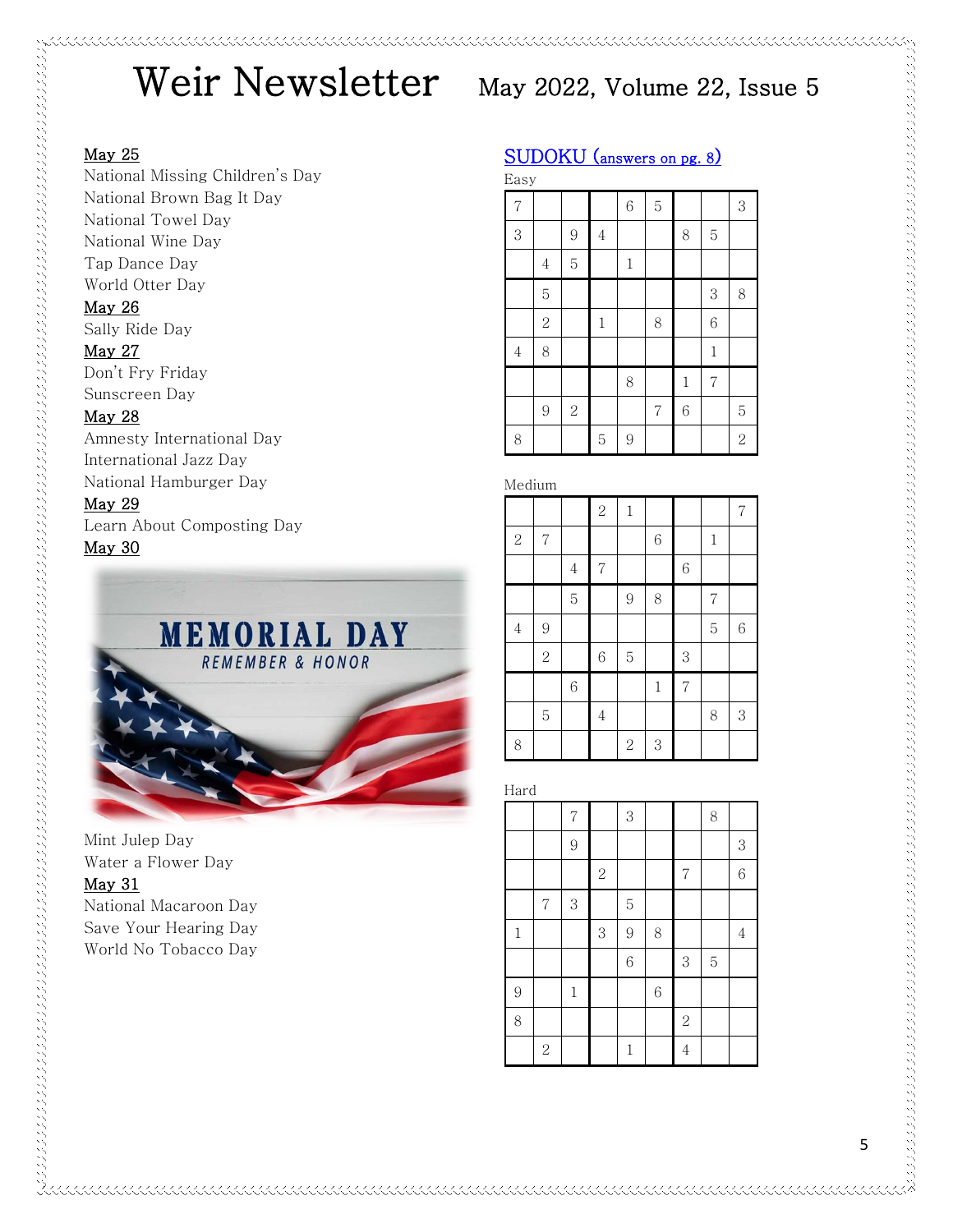### TASTY TEMPTATIONS

#### \*Watermelon Agua Fresca\*

#### Ingredients:

- 8 cups seeded watermelon, cubed (divided)
- •1/2 cup water (divided)
- 3/4 cup simple
- syrup (divided)
- $1/4$  cup fresh lime iuice
- •Lime slices to garnish
- •Mint leaves to garnish

TIP: Need to make simple

syrup? Simply combine 2 cups

water with 1 cup sugar. In a saucepan heat until the sugar has melted, then remove from heat and let cool. Store any extra syrup in the refrigerator for up to 10 days.

#### Directions:

1. Puree half of the cubed watermelon, half water, and half simple syrup in a blender. Pour through a course strainer and into a large pitcher. Repeat with the remaining watermelon, water, and sugar. Stir in lime juice.

2. Refrigerate until very cold. Before serving stir and garnish with lime slices and mint if desired.

### \*Fish Tacos al Pastor\*

. המשפט המשפט המשפט המשפט המשפט המשפט המשפט המשפט המשפט המשפט המשפט המשפט המשפט המשפט המשפט המשפט המשפט המשפט

Ingredients: 10 guajillo chiles 3 morita chiles 3 pounds skinless striped bass, cut into 1-inch strips  $1/2$  cup fresh orange juice



1/4 cup store-bought or [homemade achiote](http://www.bonappetit.com/recipe/achiote-paste)  [paste](http://www.bonappetit.com/recipe/achiote-paste)

5 garlic cloves, divided

1/4 cup plus 3 tablespoons fresh lime juice 1 tablespoon plus  $1\frac{1}{2}$  teaspoons kosher salt 1/2 red onion, finely chopped 1 habanero chile, finely chopped 2 cups finely chopped pineapple (from about  $\frac{1}{2}$ ) medium pineapple) 3 tablespoons chopped cilantro, plus whole leaves for serving Vegetable oil (for grill) 16 corn tortillas

Lime wedges (for serving)

### WHO'S WHO

Mayor, Pl 1: Alber Walther 512-863-5250 Mayor Pro-Tem, Pl 4: John Fox 512-297-1734 Council Mem, Pl 2: Paul Bohanan 512-869-6141 Council Mem, Pl 3: Ron Foster 512-784-7900 Council Mem, Pl 5: Ken Neans 512-930-4174 Council Mem, Pl 6: Randy Pearson 512-713- 8801

City Secretary: Veronica Garner 512-966-3771 City Office: 512-863-7984

Email: [vgarner@cityofweir.org](mailto:vgarner@cityofweir.org)

### INTERNET LINKS/PHONE NUMBERS

- ❖ City of Georgetown [www.georgetown.org](http://www.georgetown.org/)
- ❖ Community Bible Church of Weir 512-686- 3778
- $\cdot$  [info@cbcweir.com](mailto:info@cbcweir.com)
- ❖ [www.cbcweir.com](http://www.cbcweir.com/) (coming soon)
- ❖ Rise Broadband 1-844-411-RISE [www.risebroadband.com](http://www.risebroadband.com/)
- ❖ Weir Volunteer Fire Department 512-869-0464
- ❖ Western Broadband 512-257-1077 [www.ecpi.com](http://www.ecpi.com/)
- ❖ Williamson County Commissioners Court [www.wilco.org/Elected-](http://www.wilco.org/Elected-Officials/Commissioners-Court)[Officials/Commissioners-Court](http://www.wilco.org/Elected-Officials/Commissioners-Court)
- ❖ Williamson County Home Page [www.wilco.org](http://www.wilco.org/)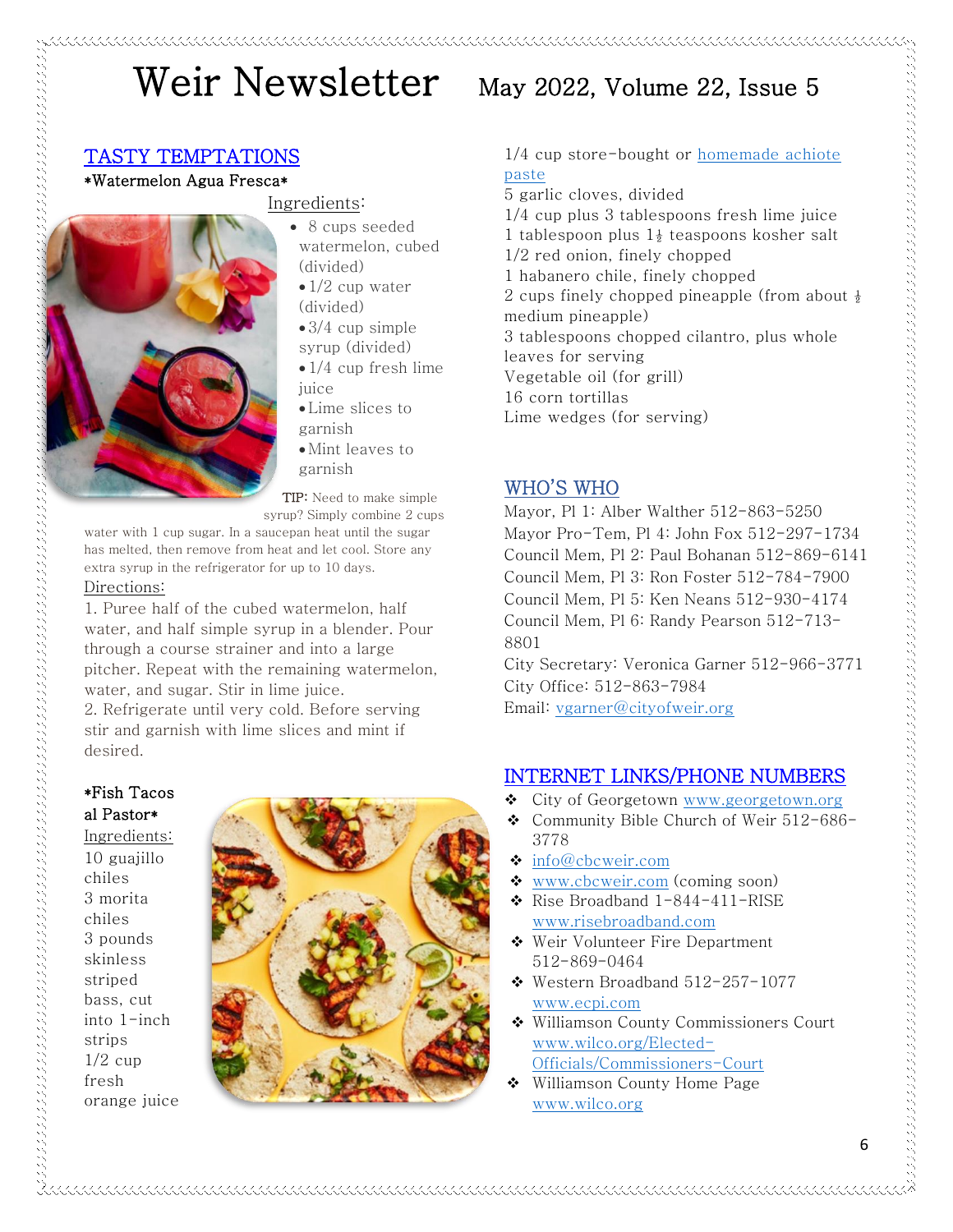❖ Williamson County Historical Museum [www.williamsonmuseum.org](http://www.williamsonmuseum.org/)

#### BUSINESS INFO

972 Boutique & Resale

3737 FM 972 Walburg, TX 512-630-5244 <http://972-boutique-and-resell.myshopify.com/>

#### American Legion Hall

201 West FM 487 Jarrell, TX 512-746-5445

[www.jarrelltxamericanlegion.org](http://www.jarrelltxamericanlegion.org/)

Food, drinks, games, weekly dinners on Wednesdays from 5-7pm. Burgers on Fridays at 6pm.

#### Abadak, Inc.

5651 FM 971 Weir, TX Cots, camping chairs, tents, tarps, hammocks, and more.

#### Andrea's Bobcat Service

512-924-1478 Tree cutting, underbrush clearing, site prep, drainage improvement, road work.

#### Artech Manufacturing

1840 CR 124 Weir, TX 512-863-9050 Parts machining from .050 inches to 24 inches. Serves customers in defense, medical, semiconductor, and oil/gas industries.

#### Bohanan Towing

4050 FM 971 Weir, TX 512-863-9021

Central Texas RV Park 349 FM 1105 Weir, TX 512-876-9866 [www.centraltexasrvparks.com](http://www.centraltexasrvparks.com/)

## Chisolm Trail Cowboy Church 1500 CR 120 Weir, TX Pastor: Alex Barrios 512-630-8283

[www.ctcctx.org](http://www.ctcctx.org/)

Services at 10 am every Sunday

#### Community Bible Church of Weir

315 FM 1105 Weir, TX 512-686-3778 Pastor: Mike Wright Services at 11 am every Sunday [info@cbcweir.com](mailto:info@cbcweir.com) [www.cbcweir.com](http://www.cbcweir.com/) (coming soon)

#### Country Glen

101 Town Street Weir, TX 512-869-7250 Mobile home subdivision

#### Dale's Essenhaus

3900 FM 972 Walburg, tX 512-819-9175 [www.dalesessenhaus.com](http://www.dalesessenhaus.com/) Food, drinks, live music

# Fox Auto & Boat Trim

2302 S Main St Weir, TX 512-297-1734 Professional automotive and boat interior.

# North 130 Storage 345 FM 1105 Weir, TX

512-930-0190 RV, travel trailer, boat, and mini storage.

#### The Backbone of Walburg

Dr. DeWayne Mirtsching, Doctor of Chiropractic 3780 FM 972 Walburg, TX 512-864-1600

#### Vintage Arts Coffeehouse & Bistro

101 E Davila Street Granger, TX 737-787-7627

#### Walburg Automotive 600 FM 1105 Weir, TX 512-863-2094

#### Walburg German Restaurant

3777 FM 972 Walburg, TX 512-863-8440 [www.walburgrestaurant.com](http://www.walburgrestaurant.com/) Food, drinks, live music